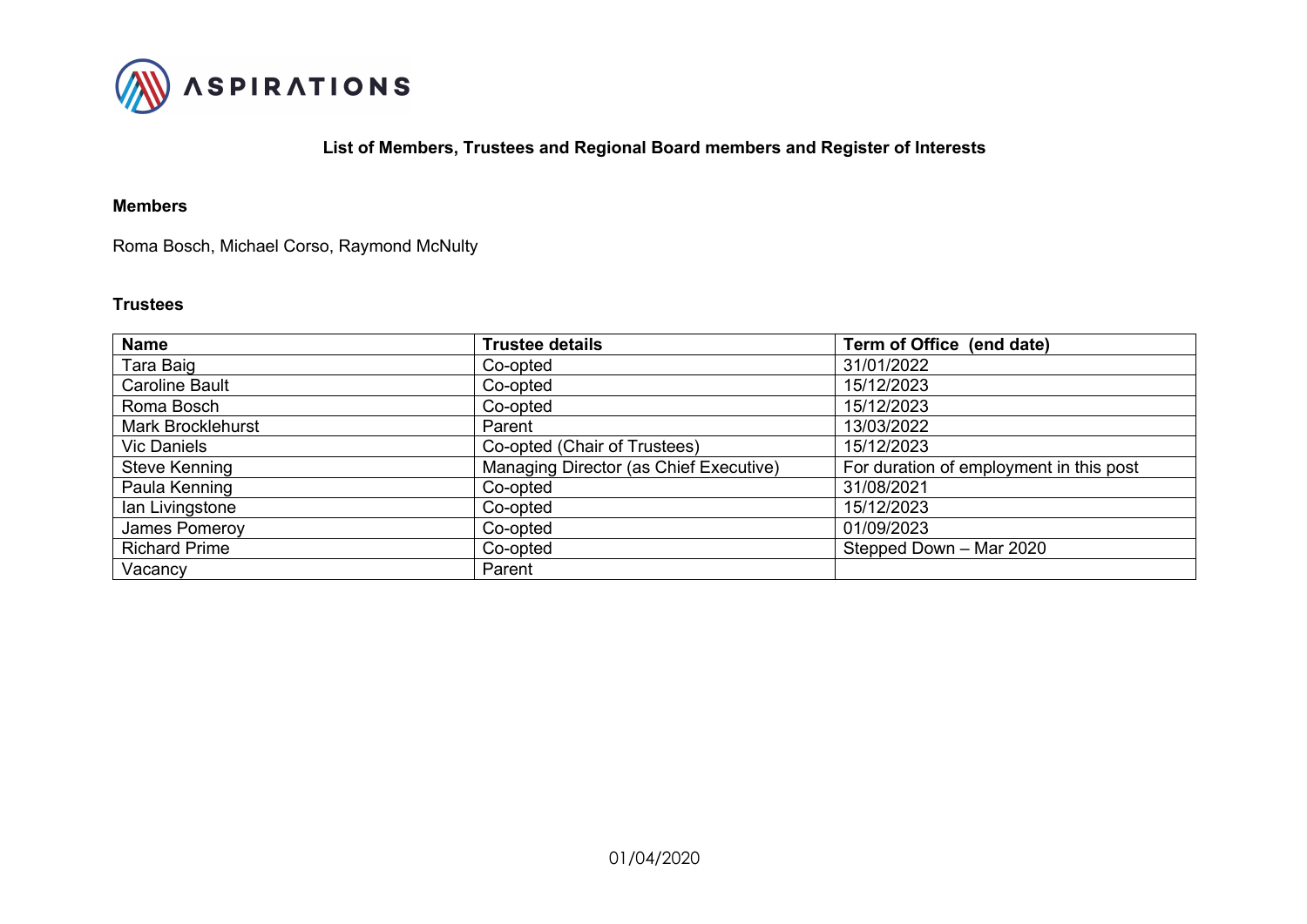# **Executive Operational Board**

| <b>Name</b>            | <b>Membership details</b>                      | Term of office (end date)               |
|------------------------|------------------------------------------------|-----------------------------------------|
| <b>Steve Kenning</b>   | Managing Director/Chair                        | For duration of employment in this post |
| Paula Kenning          | <b>Deputy Managing Director</b>                | For duration of employment in this post |
| Fokuo Achmafour-Yeboah | Director of Finance                            | For duration of employment in this post |
| John Reece             | Director of HR and Compliance                  | For duration of employment in this post |
| Raj Lall               | <b>Director of Estates</b>                     | For duration of employment in this post |
| Jeffery Quaye          | <b>Regional CEO South Central</b>              | For duration of employment in this post |
| Mandy Lancy            | Regional CEO West London                       | For duration of employment in this post |
| <b>Martin Post</b>     | Director of Strategic Growth                   | For duration of employment in this post |
| Kate Redman            | Regional CEO South Coast                       | For duration of employment in this post |
| Lou Anderson           | Deputy Director of Standards and Effectiveness | For duration of employment in this post |
| Caroline Barringer     | <b>Director of Central Administration</b>      | For duration of employment in this post |
| Khushwant Sachdave     | Director of Media and Press                    | For duration of employment in this post |
| Julie King             | <b>Trust Data Manager</b>                      | For duration of employment in this post |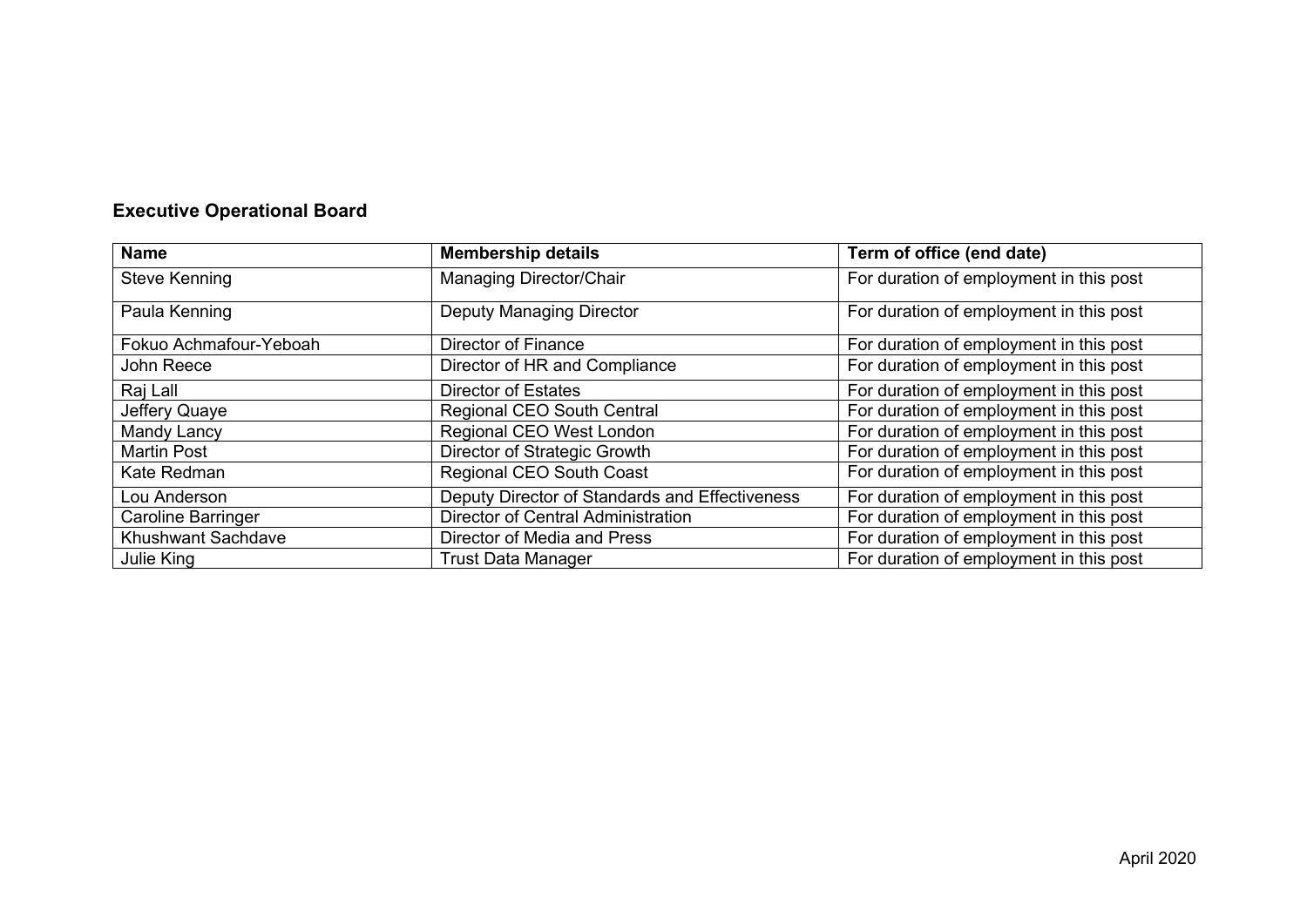# **Regional Board Members**

| <b>South Central Region</b>                                                                                      |                                                                                    |                                         |  |  |  |
|------------------------------------------------------------------------------------------------------------------|------------------------------------------------------------------------------------|-----------------------------------------|--|--|--|
| This is the local governing body for the following academies: Dashwood, Futures Institute, Harriers, Wykham Park |                                                                                    |                                         |  |  |  |
| <b>Name</b>                                                                                                      | <b>Membership details</b>                                                          | Term of office (end date)               |  |  |  |
| Jeffery Quaye                                                                                                    | Regional CEO South Central/ Chair                                                  | For duration of employment in this post |  |  |  |
| Steve Kenning                                                                                                    | <b>Managing Director</b>                                                           | For duration of employment in this post |  |  |  |
| Paula Kenning                                                                                                    | <b>Deputy Managing Director</b>                                                    | For duration of employment in this post |  |  |  |
| Fokuo Achmafour-Yeboah                                                                                           | Director of Finance                                                                | For duration of employment in this post |  |  |  |
| John Reece                                                                                                       | Director of HR and Compliance<br>For duration of employment in this post           |                                         |  |  |  |
| Raj Lall                                                                                                         | <b>Director of Estates</b>                                                         | For duration of employment in this post |  |  |  |
| Kate Redman                                                                                                      | Regional CEO South Coast                                                           | For duration of employment in this post |  |  |  |
| Mandy Lancy                                                                                                      | Regional CEO West London                                                           | For duration of employment in this post |  |  |  |
| <b>Martin Post</b>                                                                                               | Director of Strategic Growth                                                       | For duration of employment in this post |  |  |  |
| Lou Anderson                                                                                                     | Deputy Director of Standards and Effectiveness                                     | For duration of employment in this post |  |  |  |
| Alex Pearson                                                                                                     | Executive Principal & Principal Harriers Academy                                   | For duration of employment in this post |  |  |  |
| Sylvia Thomas                                                                                                    | Principal Wykham Park Academy & Futures Institute                                  | For duration of employment in this post |  |  |  |
| Amy Rogers                                                                                                       | <b>Principal Budmouth Academy</b><br>For duration of employment in this post       |                                         |  |  |  |
| Julia Ingham                                                                                                     | <b>Head of School Futures Institute</b><br>For duration of employment in this post |                                         |  |  |  |
| Kevin Noble                                                                                                      | Co-opted Member                                                                    | 31/8/2020                               |  |  |  |
| Vacancy                                                                                                          | Parent (Primary)                                                                   |                                         |  |  |  |
| Vacancy                                                                                                          | Parent (Secondary)                                                                 |                                         |  |  |  |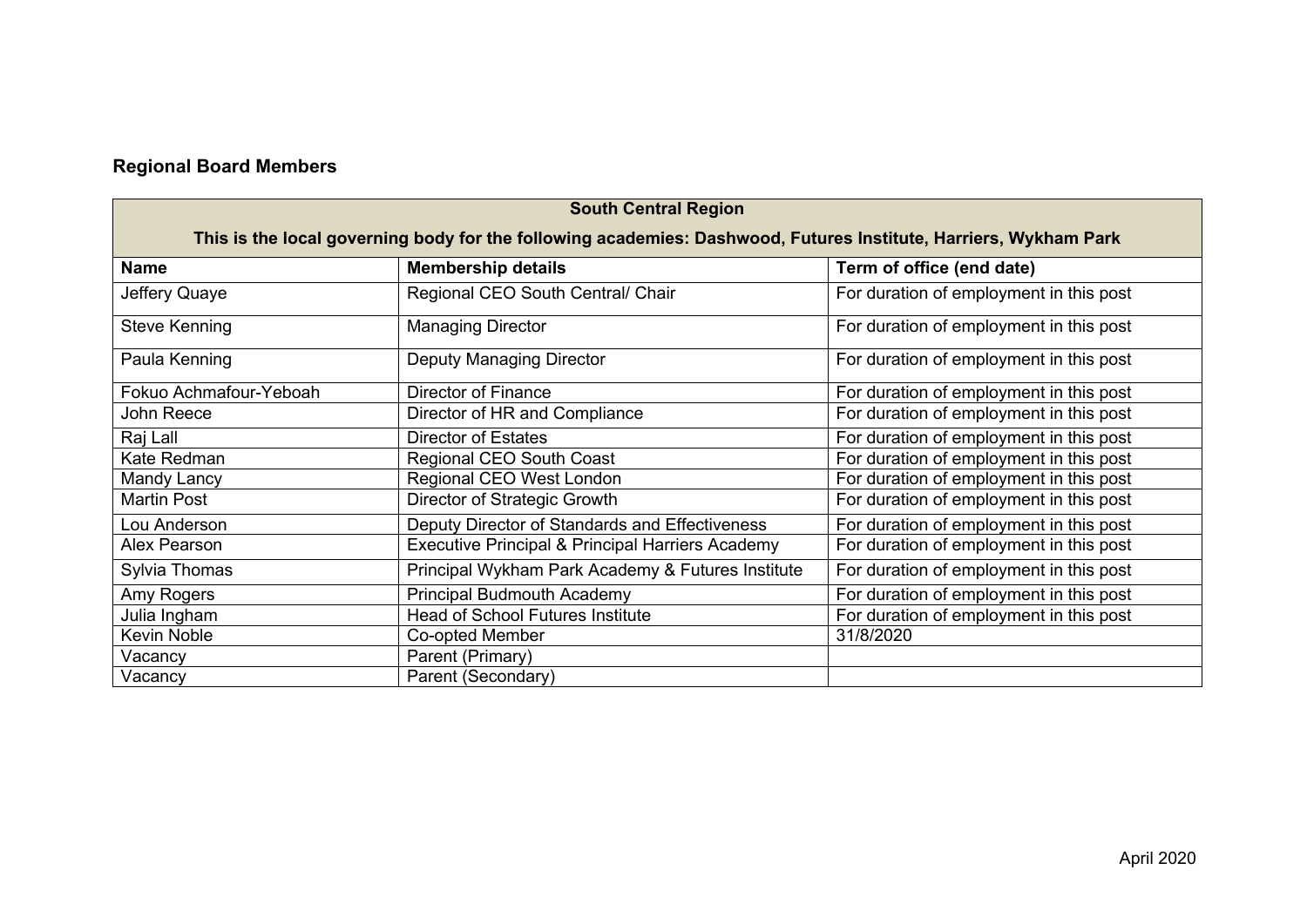| <b>South Coast Region</b>                                                                                            |                                                                              |                                         |  |  |
|----------------------------------------------------------------------------------------------------------------------|------------------------------------------------------------------------------|-----------------------------------------|--|--|
| This is the local governing body for the following academies: Atlantic, Bovington, Budmouth, Jewell, Magna and Ocean |                                                                              |                                         |  |  |
| <b>Name</b>                                                                                                          | <b>Membership details</b>                                                    | Term of office (end date)               |  |  |
| Kate Redman                                                                                                          | Regional CEO South Central Chair                                             | For duration of employment in this post |  |  |
| <b>Steve Kenning</b>                                                                                                 | <b>Managing Director</b>                                                     | For duration of employment in this post |  |  |
| Paula Kenning                                                                                                        | Deputy Managing Director                                                     | For duration of employment in this post |  |  |
| Fokuo Achmafour-Yeboah                                                                                               | <b>Director of Finance</b>                                                   | For duration of employment in this post |  |  |
| John Reece                                                                                                           | Director of HR and Compliance                                                | For duration of employment in this post |  |  |
| Raj Lall                                                                                                             | <b>Director of Estates</b>                                                   | For duration of employment in this post |  |  |
| <b>Martin Post</b>                                                                                                   | Director of Strategic Growth                                                 | For duration of employment in this post |  |  |
| Mandy Lancy                                                                                                          | Regional CEO West London<br>For duration of employment in this post          |                                         |  |  |
| Jeffery Quaye                                                                                                        | For duration of employment in this post<br><b>Regional CEO South Central</b> |                                         |  |  |
| Lou Anderson                                                                                                         | Deputy Director of Standards and Effectiveness                               | For duration of employment in this post |  |  |
| Natasha Ullah                                                                                                        | Principal Magna Academy                                                      | For duration of employment in this post |  |  |
| Melissa Heppell                                                                                                      | Principal (Primary) Atlantic Academy                                         | For duration of employment in this post |  |  |
| Lesley Bishop                                                                                                        | Principal (Secondary) Atlantic Academy                                       | For duration of employment in this post |  |  |
| Victoria Maslin                                                                                                      | <b>Acting Principal Bovington Academy</b>                                    | For duration of employment in this post |  |  |
| David Herbert                                                                                                        | <b>Principal Budmouth Academy</b>                                            | For duration of employment in this post |  |  |
| Alex Waddington                                                                                                      | Principal Jewell Academy                                                     | For duration of employment in this post |  |  |
| Natasha Ullah                                                                                                        | Principal Magna Academy                                                      | For duration of employment in this post |  |  |
| Jo Quarrie                                                                                                           | Principal Ocean Academy<br>For duration of employment in this post           |                                         |  |  |
| <b>Mark Brocklehurst</b>                                                                                             | Co-opted Member                                                              | 31/8/2020                               |  |  |
| James Bishop                                                                                                         | Co-opted Member                                                              | 31/8/2022                               |  |  |
| <b>Anthony Moore</b>                                                                                                 | Co-opted Member                                                              | 31/8/2022                               |  |  |
| Vacancy                                                                                                              | Parent (Primary)                                                             |                                         |  |  |
| Vacancy                                                                                                              | Parent (Secondary)                                                           |                                         |  |  |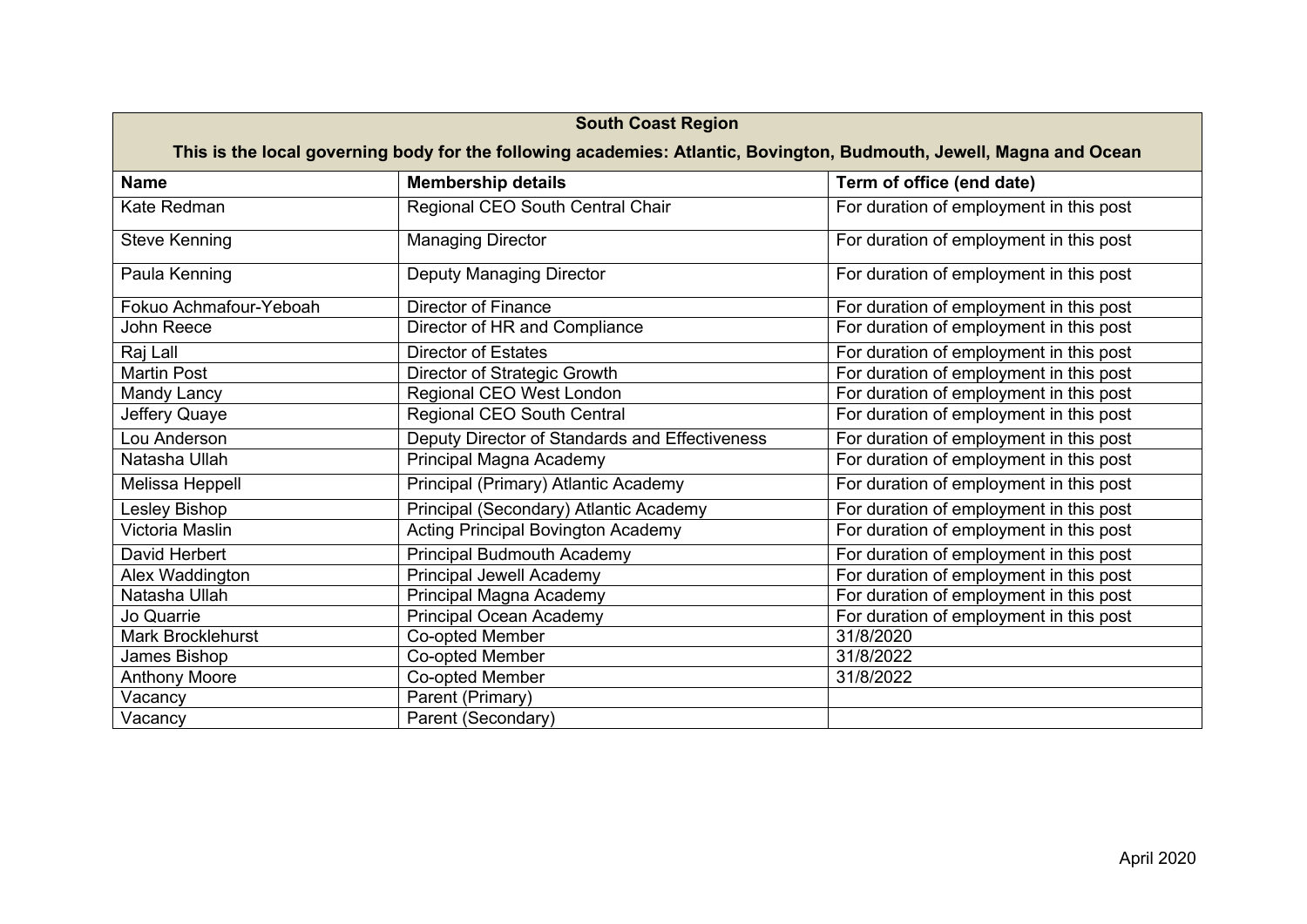| <b>West London Region</b>                                                                                    |                                                |                                         |  |  |
|--------------------------------------------------------------------------------------------------------------|------------------------------------------------|-----------------------------------------|--|--|
| This is the local governing body for the following academies: Oak Hill, Oriel, Park, Rivers and Space Studio |                                                |                                         |  |  |
| <b>Name</b>                                                                                                  | <b>Membership details</b>                      | Term of office (end date)               |  |  |
| Mandy Lancy                                                                                                  | Regional CEO West London/Chair                 | For duration of employment in this post |  |  |
| <b>Steve Kenning</b>                                                                                         | <b>Managing Director</b>                       | For duration of employment in this post |  |  |
| Paula Kenning                                                                                                | Deputy Managing Director                       | For duration of employment in this post |  |  |
| Fokuo Achmafour-Yeboah                                                                                       | <b>Director of Finance</b>                     | For duration of employment in this post |  |  |
| John Reece                                                                                                   | Director of HR and Compliance                  | For duration of employment in this post |  |  |
| Raj Lall                                                                                                     | <b>Director of Estates</b>                     | For duration of employment in this post |  |  |
| Jeffery Quaye                                                                                                | <b>Regional CEO South Central</b>              | For duration of employment in this post |  |  |
| <b>Martin Post</b>                                                                                           | Director of Strategic Growth                   | For duration of employment in this post |  |  |
| Kate Redman                                                                                                  | Regional CEO South Coast                       | For duration of employment in this post |  |  |
| Lou Anderson                                                                                                 | Deputy Director of Standards and Effectiveness | For duration of employment in this post |  |  |
| Rachael Saim                                                                                                 | Principal Oak Hill Academy                     | For duration of employment in this post |  |  |
| Aine Linney                                                                                                  | Principal Oriel Academy                        | For duration of employment in this post |  |  |
| Juan Delgado                                                                                                 | <b>Principal Park Academy</b>                  | For duration of employment in this post |  |  |
| Andria Singlehurst                                                                                           | <b>Principal Rivers Academy</b>                | For duration of employment in this post |  |  |
| Andrew Morgan                                                                                                | Principal Space Studio West London             | For duration of employment in this post |  |  |
| James Pomeroy                                                                                                | Co-opted Member                                | 31/8/2020                               |  |  |
| Dee Howley                                                                                                   | Co-opted Member                                | 31/8/2020                               |  |  |
| Vacancy                                                                                                      | Parent (Primary)                               |                                         |  |  |
| Vacancy                                                                                                      | Parent (Secondary)                             |                                         |  |  |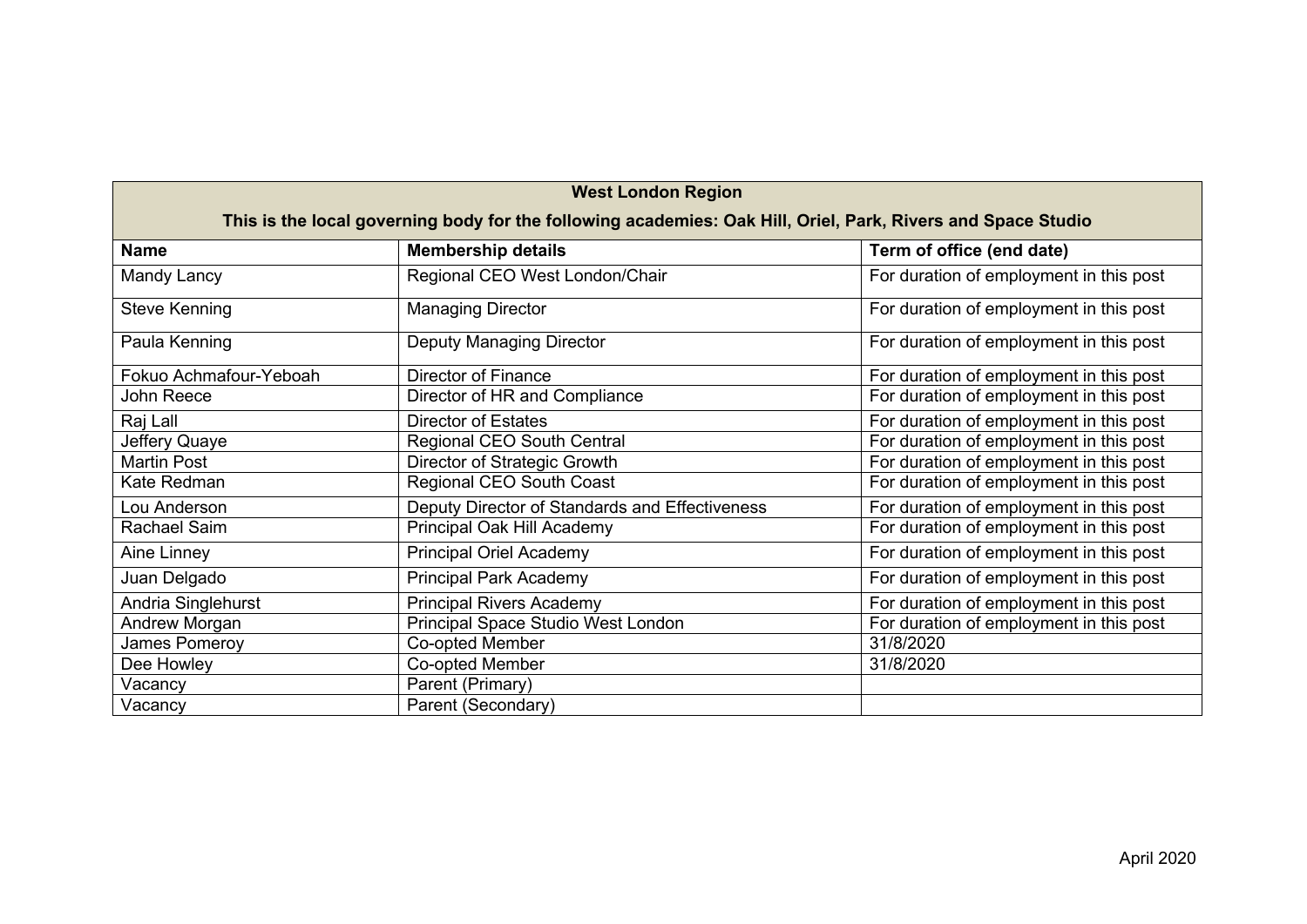# **Register of Interests 2020**

| Achamfour-Yeboah, Fokuo                |                                                                                                                       |                           | Date of last recorded declaration: 12/09/2019) |
|----------------------------------------|-----------------------------------------------------------------------------------------------------------------------|---------------------------|------------------------------------------------|
| <b>Relevant roles with Aspirations</b> | EOB Member/West London Regional Board/South Central Regional Board/South Coast Regional Board /Key<br><b>Employee</b> |                           |                                                |
| Name of entity                         | Nature of entity                                                                                                      | <b>Nature of interest</b> | Date interest began                            |
| <b>Stryton Ltd</b>                     | Consultancy                                                                                                           | <b>Director</b>           | 2016                                           |

| Agate, Joanna - Declared as having no reportable interests |                                                                                                         | Date of last recorded declaration: 18/09/2019 |
|------------------------------------------------------------|---------------------------------------------------------------------------------------------------------|-----------------------------------------------|
|                                                            | Relevant roles with Aspirations   South Central Regional Board/South Coast Regional Board /Key Employee |                                               |

| Anderson, Lou                          |                         |                           |                                                                                                    | Date of last recorded declaration: 04/10/2019 |
|----------------------------------------|-------------------------|---------------------------|----------------------------------------------------------------------------------------------------|-----------------------------------------------|
| <b>Relevant roles with Aspirations</b> | Employee                |                           | EOB Member/West London Regional Board/South Central Regional Board/South Coast Regional Board /Key |                                               |
| Name of entity                         | <b>Nature of entity</b> | <b>Nature of interest</b> |                                                                                                    | Date interest began                           |
| <b>Castle Hill Academies Trust</b>     | <b>CEO</b>              | <b>Previous job</b>       |                                                                                                    | 2014                                          |

| <b>Baig, Tara</b>                      |                         |                                   | Date of last recorded declaration: 19/09/2019 |                     |
|----------------------------------------|-------------------------|-----------------------------------|-----------------------------------------------|---------------------|
| <b>Relevant roles with Aspirations</b> | Trustee                 |                                   |                                               |                     |
|                                        |                         |                                   |                                               |                     |
| Name of entity                         | <b>Nature of entity</b> | <b>Nature of interest</b>         |                                               | Date interest began |
| <b>Miles Coverdale Primary School</b>  | <b>Primary School</b>   | <b>Governor Education (State)</b> |                                               | 2008                |

| <b>Barringer, Caroline</b>             |                                |                                                                                      | Date of last recorded declaration: 14/11/2019 |
|----------------------------------------|--------------------------------|--------------------------------------------------------------------------------------|-----------------------------------------------|
| <b>Relevant roles with Aspirations</b> | <b>EOB Member/Key Employee</b> |                                                                                      |                                               |
|                                        |                                |                                                                                      |                                               |
| Name of entity                         | Nature of entity               | <b>Nature of interest</b>                                                            | Date interest began                           |
| <b>Aaron Barringer</b>                 | <b>Spouse</b>                  | <b>Employee of Aspirations Academies Trust - Business Manager</b><br>at Space Studio | August 2015                                   |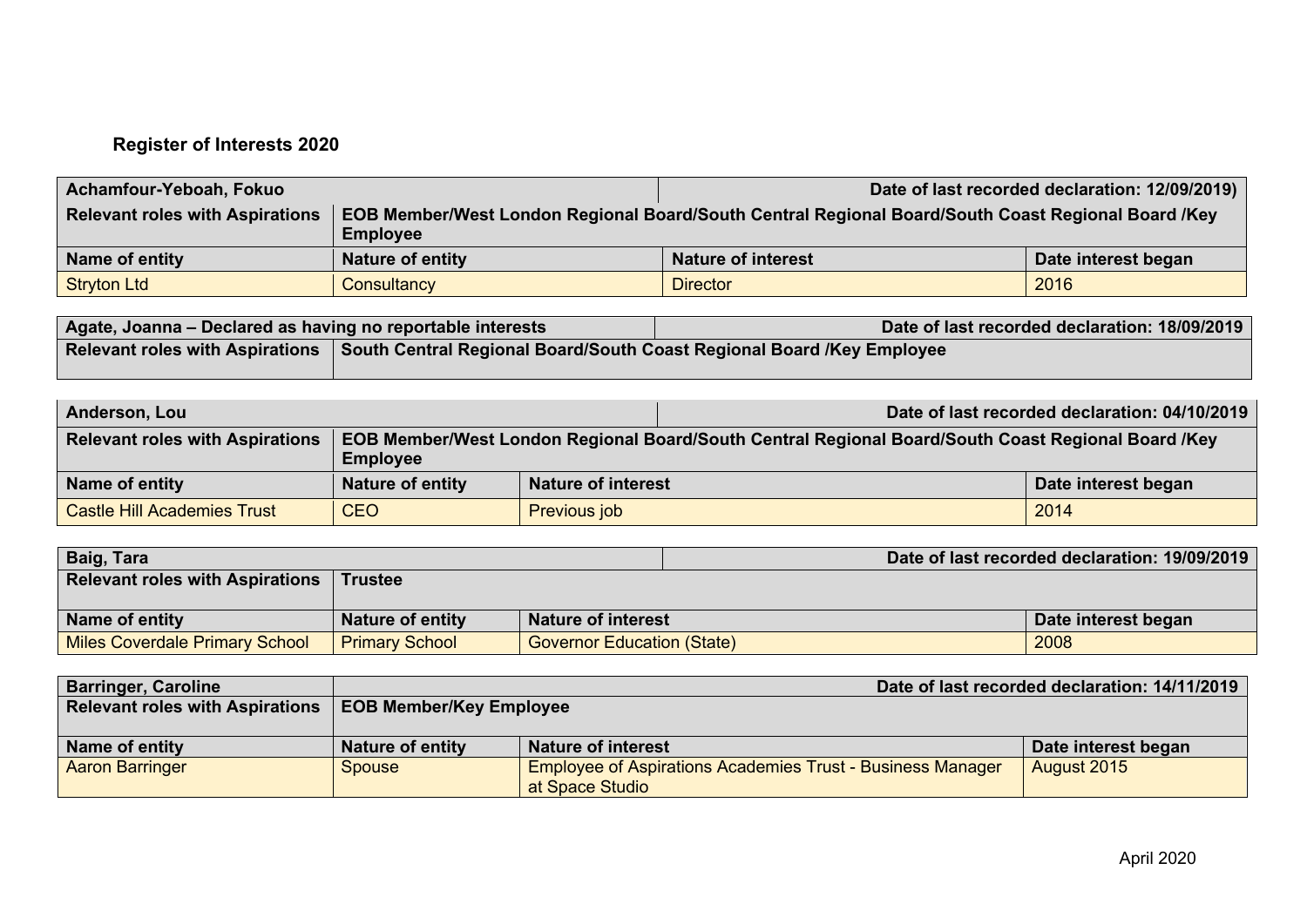| <b>Bault, Caroline</b>                 |                                              |                           | Date of last recorded declaration: 19/09/2019 |
|----------------------------------------|----------------------------------------------|---------------------------|-----------------------------------------------|
| <b>Relevant roles with Aspirations</b> | <b>Trustee</b>                               |                           |                                               |
| Name of entity                         | Nature of entity                             | <b>Nature of interest</b> | Date interest began                           |
| Royal Brompton & Harefield Hospital    | Charitable trust                             | <b>Trustee</b>            | December 2014                                 |
| <b>NERC</b>                            | <b>National Environment Research Council</b> | <b>NED</b>                |                                               |
| <b>FETT</b>                            | <b>FE Thinktank</b>                          | <b>Trustee</b>            | <b>March 2015</b>                             |
| <b>ETHEX</b>                           | Online investment platform                   | <b>NED</b>                | December 2015                                 |

| Bishop, James – Declared as having no reportable interests | Date of last recorded declaration: 11/11/2019 |
|------------------------------------------------------------|-----------------------------------------------|
| <b>Relevant roles with Aspirations</b>                     | South Coast Regional Board                    |

| Bishop, Lesley – Declared as having no reportable interests | Date of last recorded declaration: 07/09/2019 |
|-------------------------------------------------------------|-----------------------------------------------|
| <b>Relevant roles with Aspirations</b>                      | South Coast Regional Board /Key Employee      |

| Bosch, Roma- Declared as having no reportable interests |                       | Date of last recorded declaration: 19/09/2019 |
|---------------------------------------------------------|-----------------------|-----------------------------------------------|
| <b>Relevant roles with Aspirations</b>                  | <b>Member/Trustee</b> |                                               |

| <b>Brocklehurst, Mark</b>              |                                           |  | Date of last recorded declaration: 19/11/2019 |                     |
|----------------------------------------|-------------------------------------------|--|-----------------------------------------------|---------------------|
| <b>Relevant roles with Aspirations</b> | <b>Trustee/South Coast Regional Board</b> |  |                                               |                     |
| Name of entity                         | <b>Nature of entity</b>                   |  | <b>Nature of interest</b>                     | Date interest began |
| <b>Bournemouth University</b>          | <b>Higher Education</b>                   |  | Director and employee                         | August 2008         |

| Corso, Michael                          |                         |  | Date of last recorded declaration: 16/12/2019 |                     |
|-----------------------------------------|-------------------------|--|-----------------------------------------------|---------------------|
| <b>Relevant roles with Aspirations</b>  | <b>Member</b>           |  |                                               |                     |
| Name of entity                          | <b>Nature of entity</b> |  | <b>Nature of interest</b>                     | Date interest began |
| <b>Boston Liturgical Dance Ensemble</b> | <b>Performing Arts</b>  |  |                                               | September 1990      |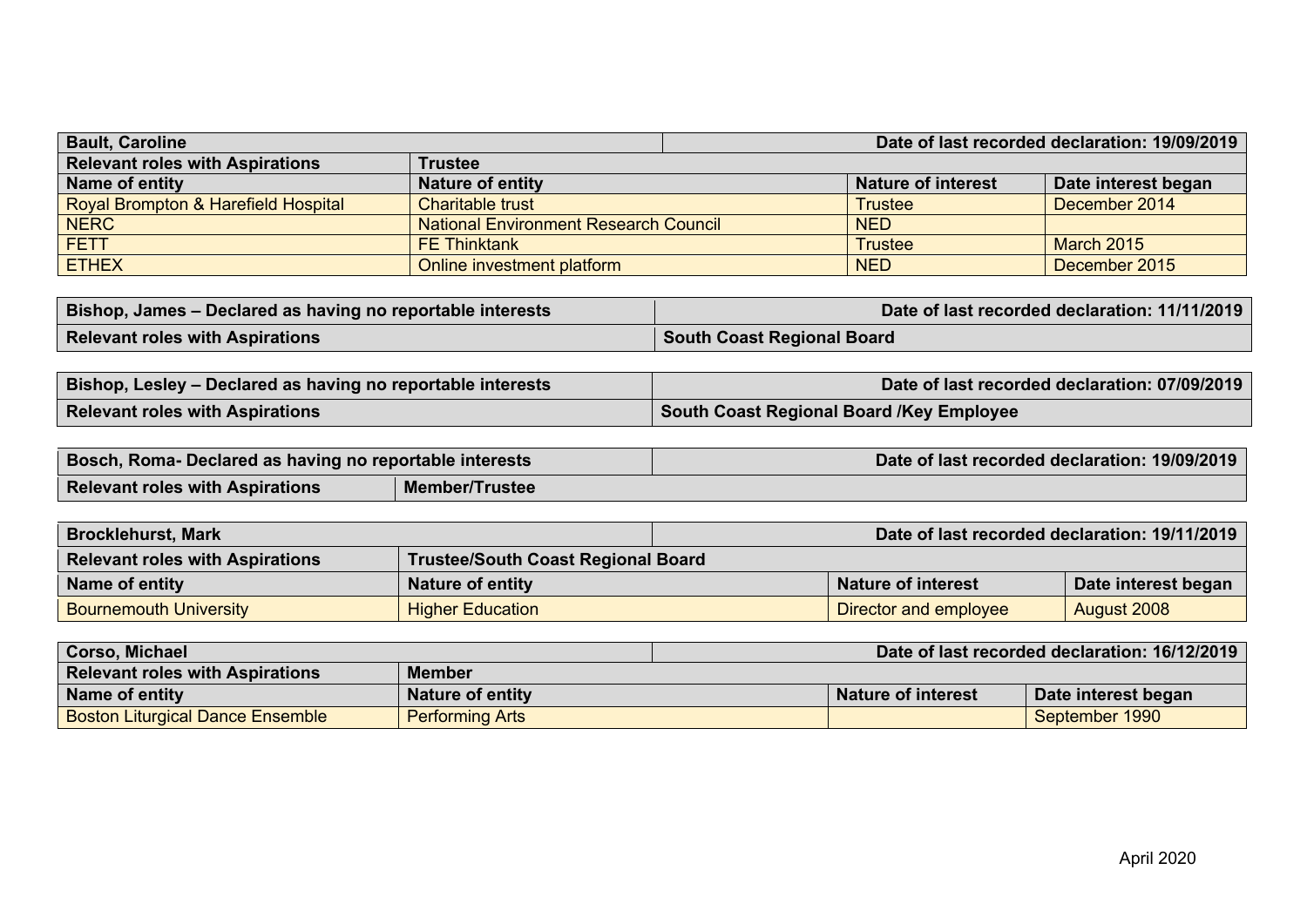| Daniels, Vic                                                                |                            | Date of last recorded declaration: 19/09/2019 |                                                 |                                               |
|-----------------------------------------------------------------------------|----------------------------|-----------------------------------------------|-------------------------------------------------|-----------------------------------------------|
| <b>Relevant roles with Aspirations</b>                                      | <b>Trustee</b>             |                                               |                                                 |                                               |
| Name of entity                                                              | <b>Nature of entity</b>    |                                               | <b>Nature of interest</b>                       | Date interest began                           |
| <b>TBAP</b>                                                                 | <b>Multi Academy Trust</b> |                                               | <b>Trustee</b>                                  | 25/6/2019                                     |
|                                                                             |                            |                                               |                                                 |                                               |
| Delgado, Juan - Declared as having no reportable interests                  |                            |                                               |                                                 | Date of last recorded declaration: 09/09/2019 |
| <b>Relevant roles with Aspirations</b>                                      |                            |                                               | <b>West London Regional Board/Key Employee</b>  |                                               |
|                                                                             |                            |                                               |                                                 |                                               |
| Heppell, Melissa - Declared as having no reportable interests               |                            |                                               |                                                 | Date of last recorded declaration: 02/10/2019 |
| <b>Relevant roles with Aspirations</b>                                      |                            |                                               | <b>South Coast Regional Board /Key Employee</b> |                                               |
|                                                                             |                            |                                               |                                                 |                                               |
| Herbert, David - Declared as having no reportable interests                 |                            |                                               |                                                 | Date of last recorded declaration: 09/09/2019 |
| <b>Relevant roles with Aspirations</b>                                      |                            |                                               | <b>South Coast Regional Board /Key Employee</b> |                                               |
|                                                                             |                            |                                               |                                                 |                                               |
| Howley, Dee                                                                 |                            | Date of last recorded declaration: 12/09/2019 |                                                 |                                               |
| <b>West London Regional Board</b><br><b>Relevant roles with Aspirations</b> |                            |                                               |                                                 |                                               |
| Name of entity                                                              | <b>Nature of entity</b>    | <b>Nature of interest</b>                     |                                                 | Date interest began                           |

| Kenning, Paula                         |                                                                                                                        |                           |                                                                    | Date of last recorded declaration: 14/11/2019 |                     |
|----------------------------------------|------------------------------------------------------------------------------------------------------------------------|---------------------------|--------------------------------------------------------------------|-----------------------------------------------|---------------------|
| <b>Relevant roles with Aspirations</b> | Trustee/EOB Member/West Lon Regional Board/Sth Central Regional Board/Sth Coast Regional Board /Key<br><b>Employee</b> |                           |                                                                    |                                               |                     |
| Name of entity                         | <b>Nature of entity</b>                                                                                                | <b>Nature of interest</b> |                                                                    |                                               | Date interest began |
| <b>Steve Kenning</b>                   | <b>Spouse</b>                                                                                                          |                           | Fellow Employee (Managing Director of Aspirations Academies Trust) |                                               | December 2011       |

Bishop Wand C of E School School School School School Governor Contract of The School School School School School School School School School School School School School School School School School School School School Sch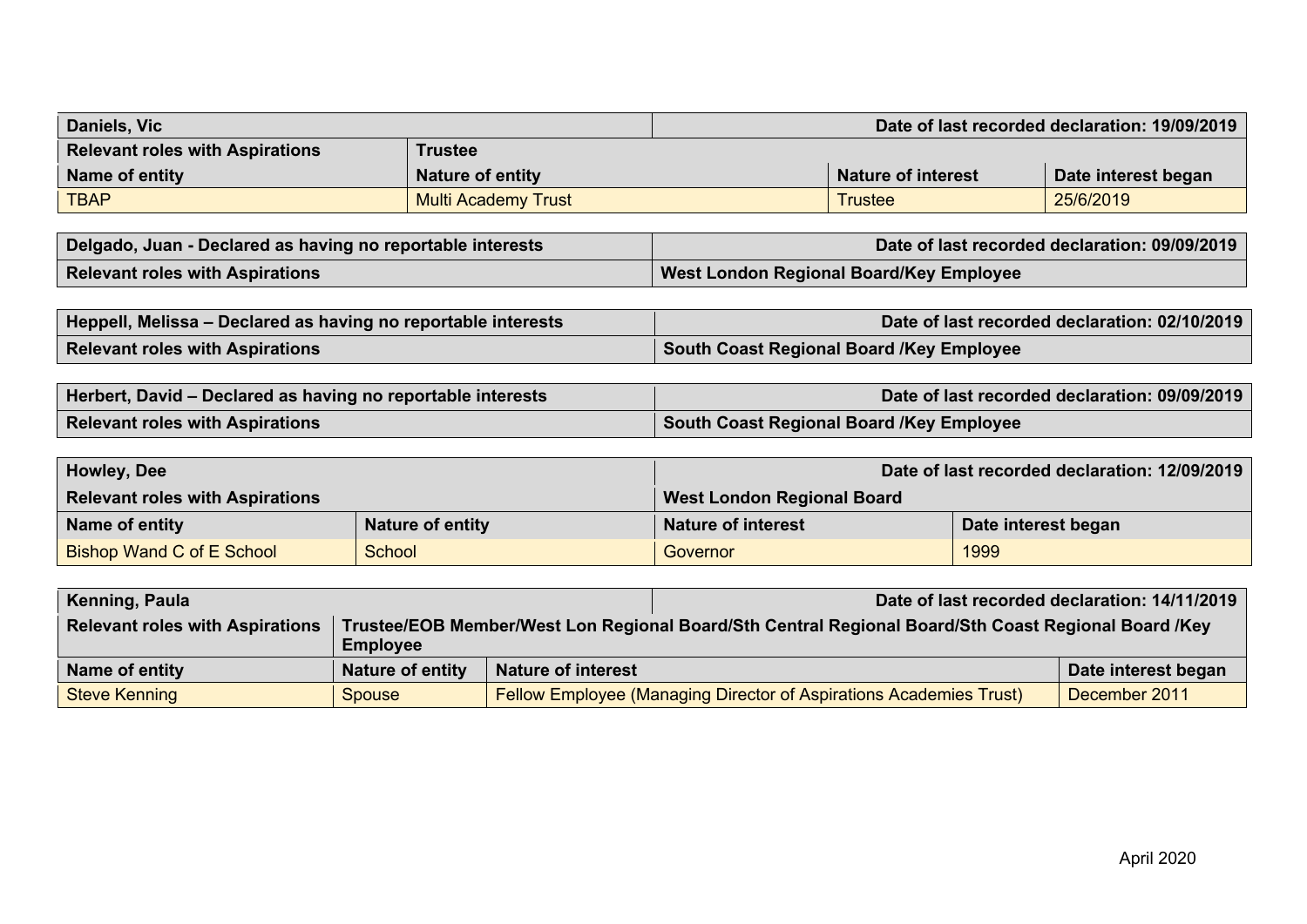| <b>Kenning, Steve</b>                  |                                                                                                                        |                           | Date of last recorded declaration: 14/11/2019                    |                     |
|----------------------------------------|------------------------------------------------------------------------------------------------------------------------|---------------------------|------------------------------------------------------------------|---------------------|
| <b>Relevant roles with Aspirations</b> | Trustee/EOB Member/West Lon Regional Board/Sth Central Regional Board/Sth Coast Regional Board /Key<br><b>Employee</b> |                           |                                                                  |                     |
| Name of entity                         | <b>Nature of entity</b>                                                                                                | <b>Nature of interest</b> |                                                                  | Date interest began |
| <b>Paula Kenning</b>                   | <b>Spouse</b>                                                                                                          |                           | Fellow Employee (Deputy Director of Aspirations Academies Trust) | December 2011       |

| King, Julie - Declared as having no reportable interests | Date of last recorded declaration: 13/11/2019 |
|----------------------------------------------------------|-----------------------------------------------|
| <b>Relevant roles with Aspirations</b>                   | <b>EOB Member /Key Employee</b>               |

| Lall, Raj – Declared as having no reportable interests |                            | Date of last recorded declaration: 25/09/2019                                           |
|--------------------------------------------------------|----------------------------|-----------------------------------------------------------------------------------------|
| <b>Relevant roles with Aspirations</b>                 | <b>Board /Key Employee</b> | EOB Member/West London Regional Board/South Central Regional Board/South Coast Regional |

| Lancy, Mandy                           |                                                                              |                           | Date of last recorded declaration: 12/09/2019 |
|----------------------------------------|------------------------------------------------------------------------------|---------------------------|-----------------------------------------------|
| <b>Relevant roles with Aspirations</b> | EOB Member/West Lon Regional Board/Sth Central RB/Sth Coast RB /Key Employee |                           |                                               |
| Name of entity                         | <b>Nature of entity</b>                                                      | <b>Nature of interest</b> | Date interest began                           |
| Jason Lancy Photography                | <b>Photography business</b>                                                  | <b>Relative is owner</b>  | 2015                                          |

| Linney, Aine - Declared as having no reportable interests | Date of last recorded declaration: 12/09/2019 |
|-----------------------------------------------------------|-----------------------------------------------|
| <b>Relevant roles with Aspirations</b>                    | West London Regional Board/Key Employee       |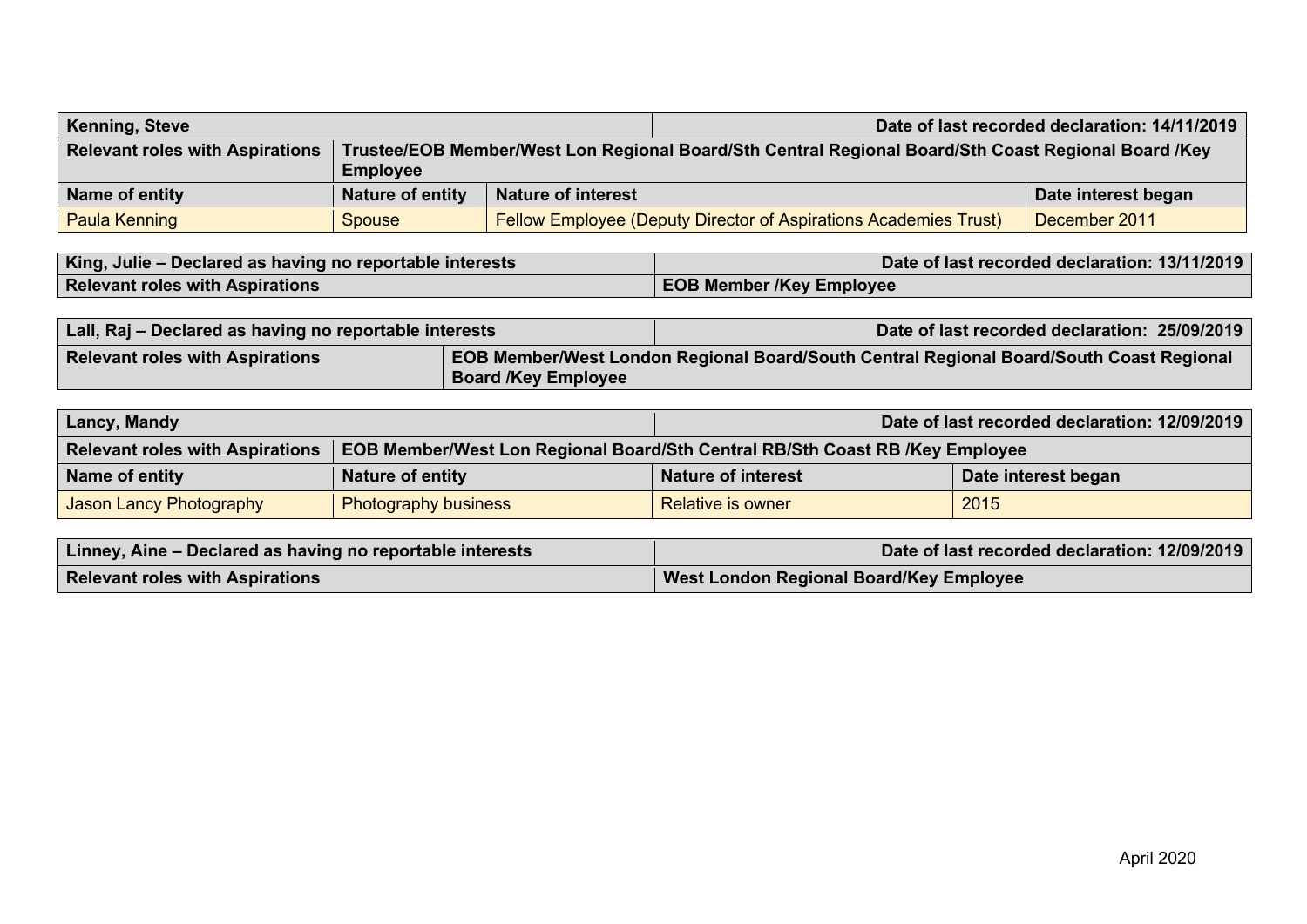| Livingstone, lan                       |                              |                           | Date of last recorded declaration: 11/11/2019 |
|----------------------------------------|------------------------------|---------------------------|-----------------------------------------------|
| <b>Relevant roles with Aspirations</b> |                              | <b>Trustee</b>            |                                               |
| Name of entity                         | <b>Nature of entity</b>      | <b>Nature of interest</b> | Date interest began                           |
| Sumo Group PLC                         | <b>Video Games Developer</b> | Chairman                  | September 2019                                |
| <b>Flavourworks Ltd</b>                | <b>Video Games Developer</b> | Chairman                  | <b>July 2016</b>                              |
| Midoki Ltd                             | <b>Video Games Developer</b> | Chairman                  | <b>July 2013</b>                              |
| <b>Hiro Capital LLP</b>                | <b>Venture Capital Fund</b>  | Partner                   | October 2018                                  |
| Fusebox Ltd                            | <b>Video Games Developer</b> | Non-exec director         | September 2018                                |
| Antstream Ltd                          | <b>Video Games Developer</b> | Non-exec director         | <b>June 2013</b>                              |
| <b>Creative England</b>                | Not-for-profit organisation  | Non-exec director         | <b>July 2014</b>                              |
| The Livingston Foundation              | <b>Charity (Educational)</b> | Founder                   | September 2013                                |

| Maslin, Victoria - Declared as having no reportable interests | Date of last recorded declaration: 07/01/2020 |
|---------------------------------------------------------------|-----------------------------------------------|
| <b>Relevant roles with Aspirations</b>                        | South Coast Regional Board/Key Employee       |

| <b>McNulty Raymond</b>                 |                                  |                           | Date of last recorded declaration: 01/12/2019 |
|----------------------------------------|----------------------------------|---------------------------|-----------------------------------------------|
| <b>Relevant roles with Aspirations</b> | Member                           |                           |                                               |
| Name of entity                         | <b>Nature of entity</b>          | <b>Nature of interest</b> | Date interest began                           |
| Tipping Point Associates               | <b>Education Design Lab, USA</b> | 10% ownership             | <b>July 2018</b>                              |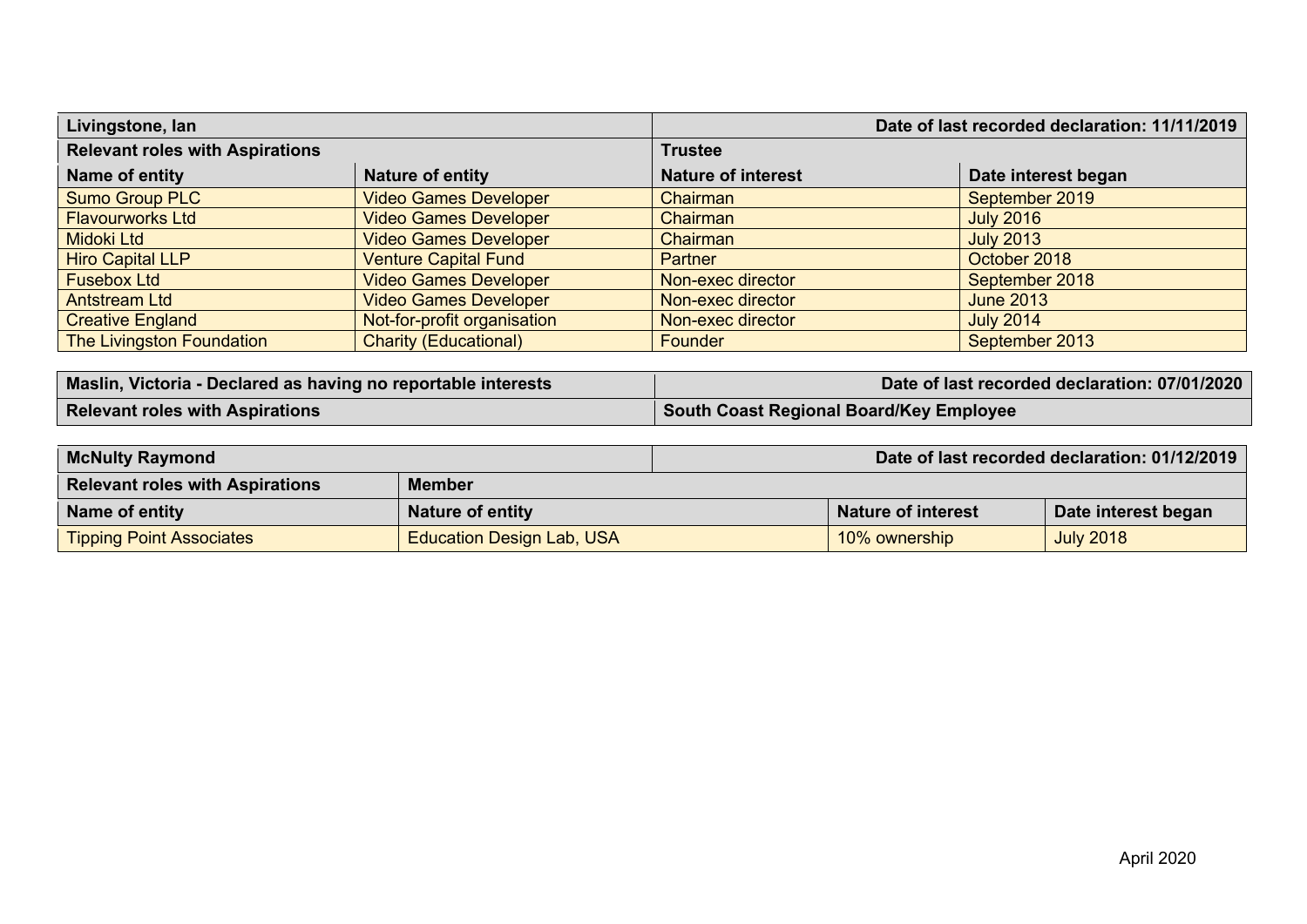| <b>Moore, Anthony</b>                               |                                                       | Date of last recorded declaration: 06/11/2019                                |                     |
|-----------------------------------------------------|-------------------------------------------------------|------------------------------------------------------------------------------|---------------------|
| <b>Relevant roles with Aspirations</b>              |                                                       | <b>South Coast Regional Board /Key Employee</b>                              |                     |
| Name of entity                                      | <b>Nature of entity</b>                               | <b>Nature of interest</b>                                                    | Date interest began |
| St Georges CE VA Primary Langton Matravers          | <b>Primary School</b>                                 | <b>Chair of Governors</b>                                                    | February 2016       |
| St Nicholas & St Lawrence CE VA Primary<br>Weymouth | <b>Primary School</b>                                 | <b>Chair of Governors</b>                                                    | September 2019      |
| <b>Mansel-Pleydell &amp; Cecil and Drew Trusts</b>  | <b>Trust linked to Dorset</b><br><b>County Museum</b> | Chair                                                                        | 2006                |
| <b>Julia Moore</b>                                  | <b>Spouse</b>                                         | <b>Chair of Governors of Beechcroft St Pauls CE</b><br><b>Promary School</b> | 2004                |

| <b>Morgan, Andrew</b>                     |                                  |                                         | Date of last recorded declaration: 09/09/2019 |
|-------------------------------------------|----------------------------------|-----------------------------------------|-----------------------------------------------|
| <b>Relevant roles with Aspirations</b>    |                                  | West London Regional Board/Key Employee |                                               |
| Name of entity                            | <b>Nature of entity</b>          | <b>Nature of interest</b>               | Date interest began                           |
| <b>Northcott Association of Residents</b> | Non profit residents association | <b>Chairman/Director</b>                | 2005                                          |

| Noble, Kevin - Declared as having no reportable interests | Date of last recorded declaration: 01/10/2019 |
|-----------------------------------------------------------|-----------------------------------------------|
| <b>Relevant roles with Aspirations</b>                    | <b>South Central Regional Board</b>           |

| Pearson, Alex                          |                              |                                                  | Date of last recorded declaration: 09/09/2019 |
|----------------------------------------|------------------------------|--------------------------------------------------|-----------------------------------------------|
| <b>Relevant roles with Aspirations</b> |                              | <b>South Central Regional Board/Key Employee</b> |                                               |
| Name of entity                         | <b>Nature of entity</b>      | <b>Nature of interest</b>                        | Date interest began                           |
| <b>Onside Coaching</b>                 | Sports coaching organisation | <b>Relative is director</b>                      | 2003                                          |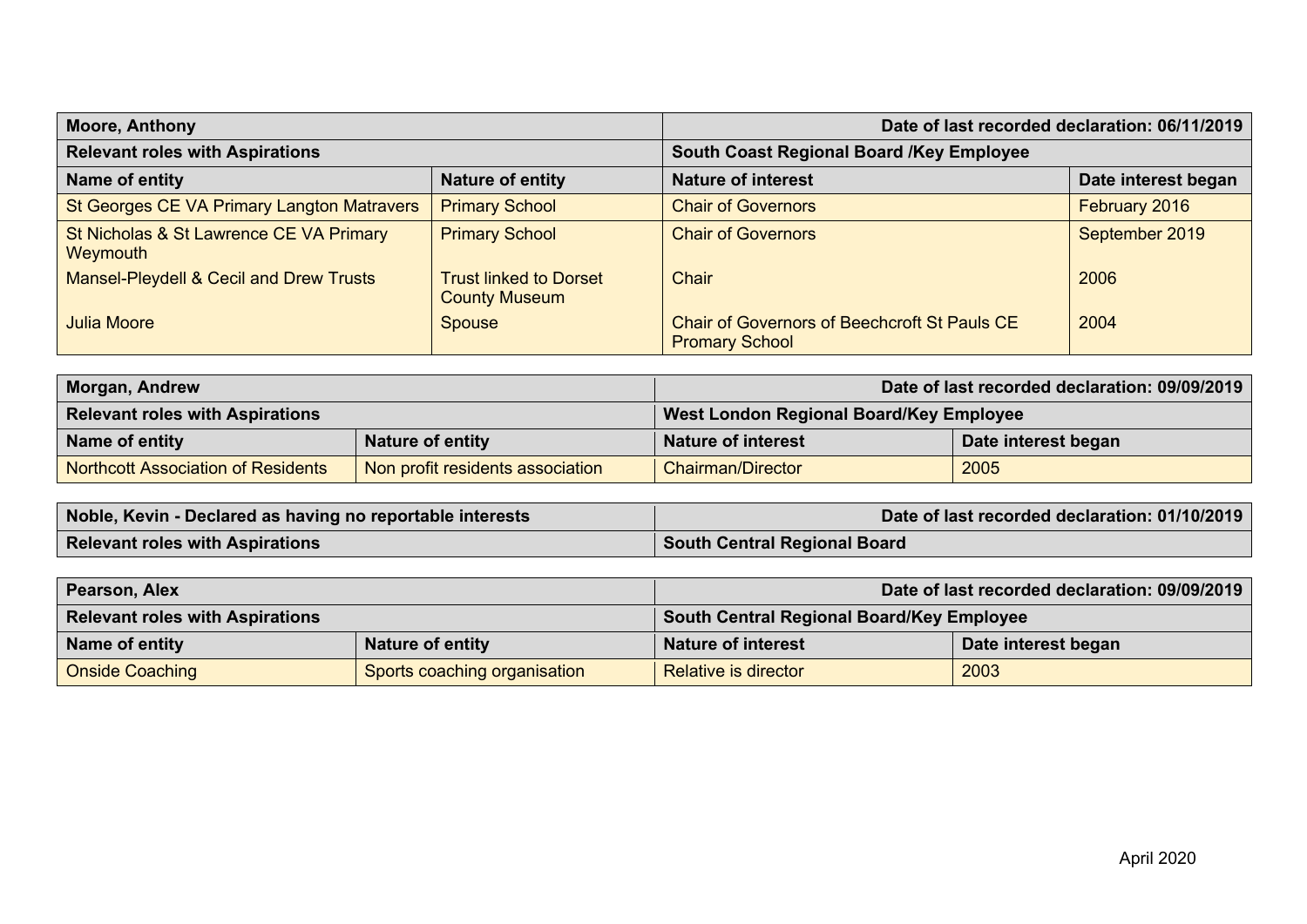| Pomeroy, James                         |                                              |                                           | Date of last recorded declaration: 11/09/2019 |
|----------------------------------------|----------------------------------------------|-------------------------------------------|-----------------------------------------------|
| <b>Relevant roles with Aspirations</b> |                                              | <b>Trustee/West London Regional Board</b> |                                               |
| Name of entity                         | Nature of entity                             | <b>Nature of interest</b>                 | Date interest began                           |
| <b>Alliance Data Services</b>          | 3 <sup>rd</sup> largest communications group | Employee                                  | 31/10/2019                                    |
| <b>Publicis Groupe/Epsilon</b>         | July 2019 acquisition                        | <b>Senior Director</b>                    | <b>March 2010</b>                             |
| <b>ADVN Ltd</b>                        | <b>Technology Solutions Provider</b>         | <b>Director</b>                           | 16/9/2014                                     |
| <b>Hawk IT Services Ltd</b>            | <b>Technology Solutions Provider</b>         | <b>Director</b>                           | 11/10/2018                                    |

| Post, Martin                           |                            |                                                                                | Date of last recorded declaration: 12/11/2019 |
|----------------------------------------|----------------------------|--------------------------------------------------------------------------------|-----------------------------------------------|
| <b>Relevant roles with Aspirations</b> |                            | EOB Member/West London Regional Board/South Central Regional Board/South Coast |                                               |
|                                        |                            | <b>Regional Board /Key Employee</b>                                            |                                               |
| Name of entity                         | Nature of entity           | <b>Nature of interest</b>                                                      | Date interest began                           |
| <b>School Teacher Review Body</b>      | <b>Government Body</b>     | <b>Member</b>                                                                  | 1/9/19                                        |
| <b>Teacher Development Trust</b>       | <b>Educational Charity</b> | <b>Trustee</b>                                                                 | <b>Sept 2010</b>                              |
| <b>STEM Education</b>                  | <b>Educational charity</b> | Member of strategic board                                                      | September 2019                                |

| <b>Prime, Richard</b>                  |                           |                           | Date of last recorded declaration: 05/12/2017 |
|----------------------------------------|---------------------------|---------------------------|-----------------------------------------------|
| <b>Relevant roles with Aspirations</b> |                           | <b>Trustee</b>            |                                               |
| Name of entity                         | <b>Nature of entity</b>   | <b>Nature of interest</b> | Date interest began                           |
| <b>Bam Nuttall</b>                     | Civil engineering company | Employee                  | <b>July 2004</b>                              |

| Quarrie, Jo                            |                         |                                          | Date of last recorded declaration: 11/09/2019 |
|----------------------------------------|-------------------------|------------------------------------------|-----------------------------------------------|
| <b>Relevant roles with Aspirations</b> |                         | South Coast Regional Board /Key Employee |                                               |
| Name of entity                         | <b>Nature of entity</b> | <b>Nature of interest</b>                | Date interest began                           |
| 3RG                                    | <b>First Aid</b>        | <b>Husband's Company</b>                 | 25/6/2018                                     |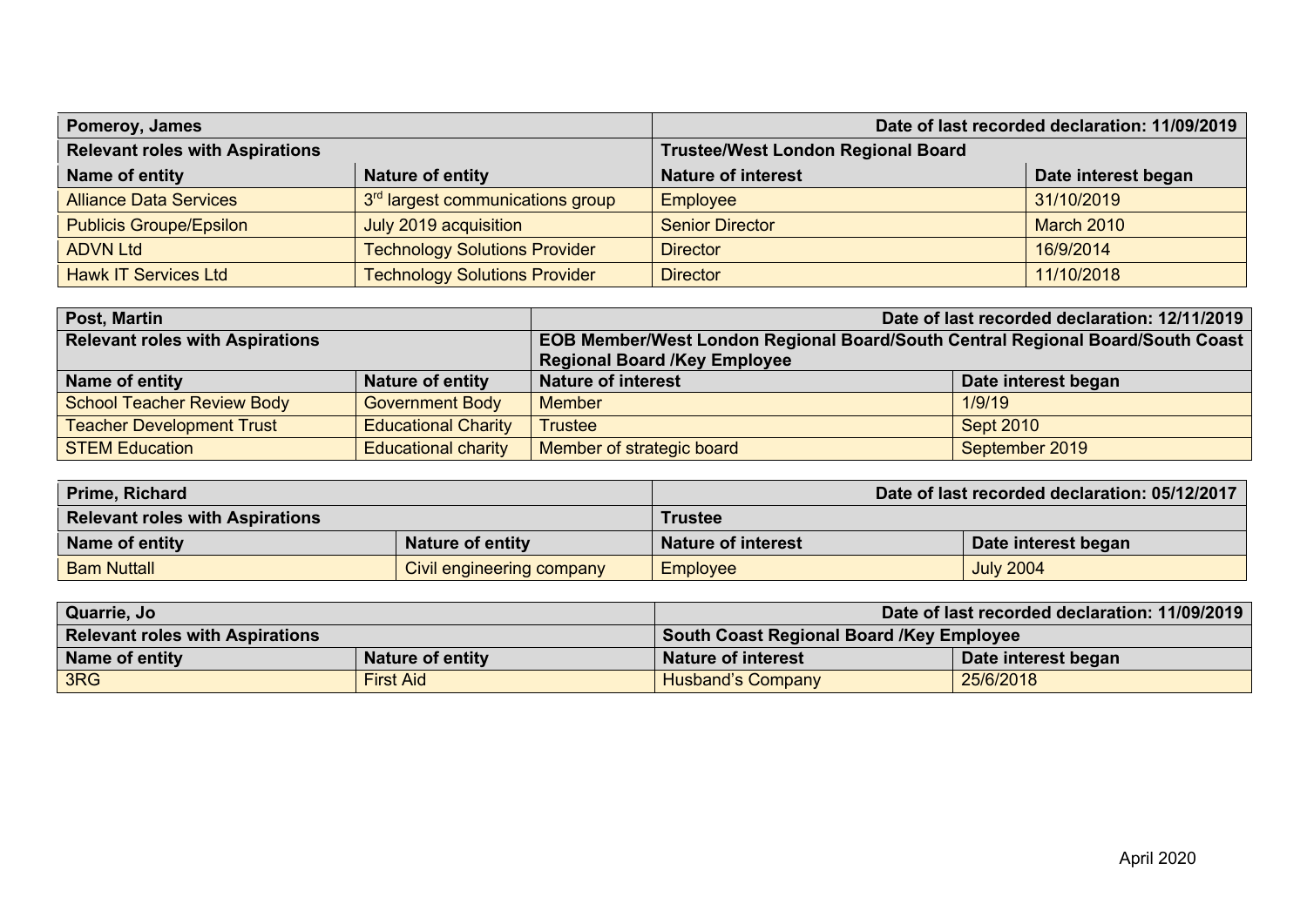| Quaye, Jeffery                         |                         |                                                                                                                       | Date of last recorded declaration: 08/09/2019 |
|----------------------------------------|-------------------------|-----------------------------------------------------------------------------------------------------------------------|-----------------------------------------------|
| <b>Relevant roles with Aspirations</b> |                         | EOB Member/West London Regional Board/South Central Regional Board/South<br><b>Coast Regional Board /Key Employee</b> |                                               |
| Name of entity                         | Nature of entity        | <b>Nature of interest</b>                                                                                             | Date interest began                           |
| <b>Association of Maths Teachers</b>   | Charity                 | <b>Trustee</b>                                                                                                        | <b>April 2016</b>                             |
| <b>Royal Docks Academy</b>             | <b>Secondary School</b> | Governor                                                                                                              | Jan 2019                                      |
| <b>Wentworth Academy</b>               | <b>Primary School</b>   | <b>Director</b>                                                                                                       | <b>Sept 2016</b>                              |

| Redman, Kate – Declared as having no reportable interests | Date of last recorded declaration: 13/11/2019                                                                         |
|-----------------------------------------------------------|-----------------------------------------------------------------------------------------------------------------------|
| <b>Relevant roles with Aspirations</b>                    | EOB Member/West London Regional Board/South Central Regional Board/South<br><b>Coast Regional Board /Key Employee</b> |

| Reece, John                            |                         | Date of last recorded declaration: 11/11/2019                                                                                                                    |                     |
|----------------------------------------|-------------------------|------------------------------------------------------------------------------------------------------------------------------------------------------------------|---------------------|
| <b>Relevant roles with Aspirations</b> |                         | EOB Member/West London Regional Board/South Central Regional Board/South Coast<br><b>Regional Board /Key Employee</b>                                            |                     |
| Name of entity                         | <b>Nature of entity</b> | <b>Nature of interest</b>                                                                                                                                        | Date interest began |
| <b>Lesley Parker</b>                   | Partner                 | Employee of Local Authority in which some W London Region<br>academies are based and undertakes work for a team<br>providing services to schools in the Borough. | 2014                |

| Rogers, Amy                            |                         | Date of last recorded declaration: 09/09/2019    |                     |
|----------------------------------------|-------------------------|--------------------------------------------------|---------------------|
| <b>Relevant roles with Aspirations</b> |                         | <b>South Central Regional Board/Key Employee</b> |                     |
| Name of entity                         | <b>Nature of entity</b> | <b>Nature of interest</b>                        | Date interest began |
| <b>East Street Early Years</b>         | <b>Local Nursery</b>    | Trustee                                          | September 2016      |

| Sachdave, Khushwant- Declared as having no reportable interests | Date of last recorded declaration: 14/11/2019 |
|-----------------------------------------------------------------|-----------------------------------------------|
| <b>Relevant roles with Aspirations</b>                          | <b>EOB Member/Key Employee</b>                |